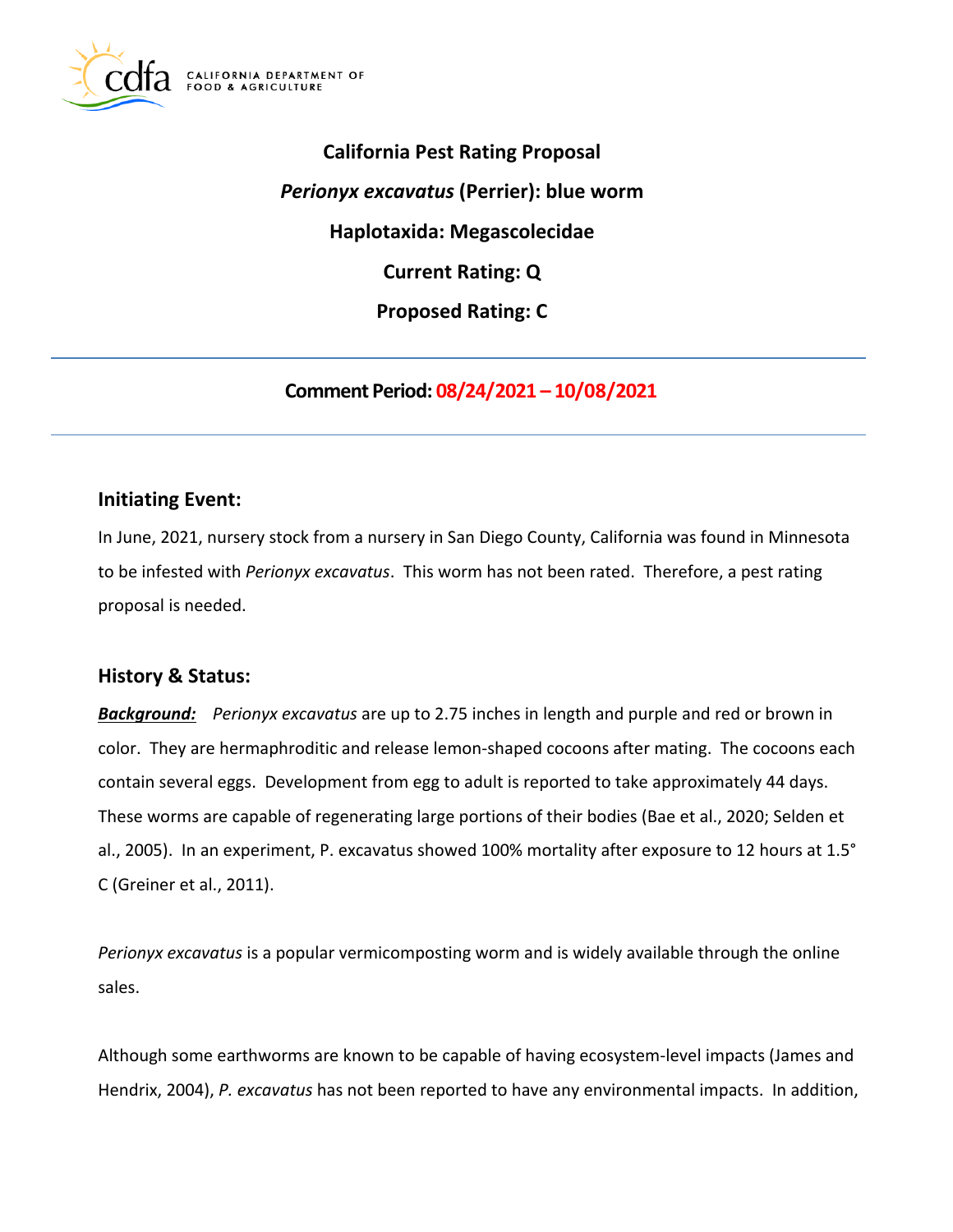

despite its broad distribution worldwide and use as a vermicomposting worm (including being present in vermicomposting in the United States), it is not known to have become established in the environment in areas with Mediterranean or cooler temperate climate, and Greiner et al. (2011) reported that they were not aware of the presence of this species in any northern temperate forests.

**Worldwide Distribution:** *Perionyx excavatus* is probably native to tropical Asia and is reported from there as well as South America, the Caribbean (including Puerto Rico), and the southern United States (Selden et al., 2005). No convincing evidence was found that this species has become established outside of these areas. Finds in vermicomposting situations appear to have been cited in some cases as distributional records, and these were not considered here.

**Official Control:** *Perionyx excavatus* is not known to be regulated anywhere.

**California Distribution:** *Perionyx excavatus* is not known to be established in California (California Department of Food and Agriculture).

**California Interceptions:** In June 2021, *P*. *excavatus* was found in a nursery in San Diego County (California Department of Food and Agriculture).

The risk *Perionyx excavatus* poses to California is evaluated below.

## **Consequences of Introduction:**

1) **Climate/Host Interaction:** *Perionyx excavatus* is not known to be established in the environment anywhere with a Mediterranean or cool temperate climate. If it is able to become established in California at all, it will likely be limited to a very small area. Therefore, it receives a **Low (1)** in this category.

**– Low (1) Not likely to establish in California; or likely to establish in very limited areas.**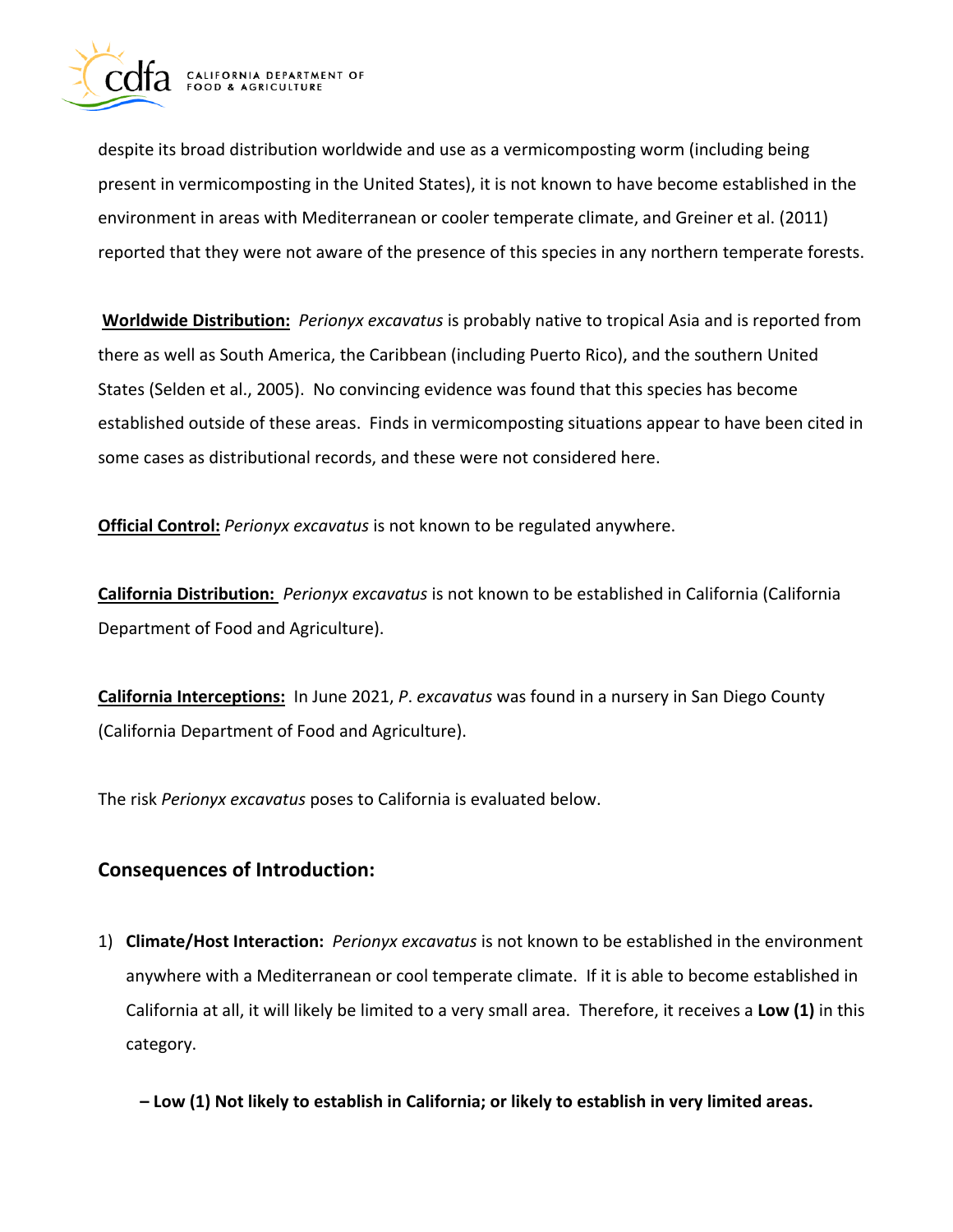

- Medium (2) may be able to establish in a larger but limited part of California.
- High (3) likely to establish a widespread distribution in California.
- 2) **Known Pest Host Range:** *Perionyx excavatus* feeds on a wide variety of organic matter, although it is not known to be an agricultural pest. Therefore, it receives a **High (3)** in this category.
	- Low (1) has a very limited host range.
	- Medium (2) has a moderate host range.
	- **High (3) has a wide host range.**
- 3) **Pest Reproductive and Dispersal Potential:** *Perionyx excavatus* does not appear to have exceptional reproductive or dispersal potential. Therefore, it receives a **Low (1)** in this category.
	- **Low (1) does not have high reproductive or dispersal potential.**
	- Medium (2) has either high reproductive or dispersal potential.
	- High (3) has both high reproduction and dispersal potential.
- 4) **Economic Impact**. *Perionyx excavatus* is not known to have economic impacts. It is not reported to be an agricultural pest. Therefore, it receives a **Low (1)** in this category.

#### **Economic Impact:**

- A. The pest could lower crop yield.
- B. The pest could lower crop value (includes increasing crop production costs).
- C. The pest could trigger the loss of markets (includes quarantines).
- D. The pest could negatively change normal cultural practices.
- E. The pest can vector, or is vectored, by another pestiferous organism.
- F. The organism is injurious or poisonous to agriculturally important animals.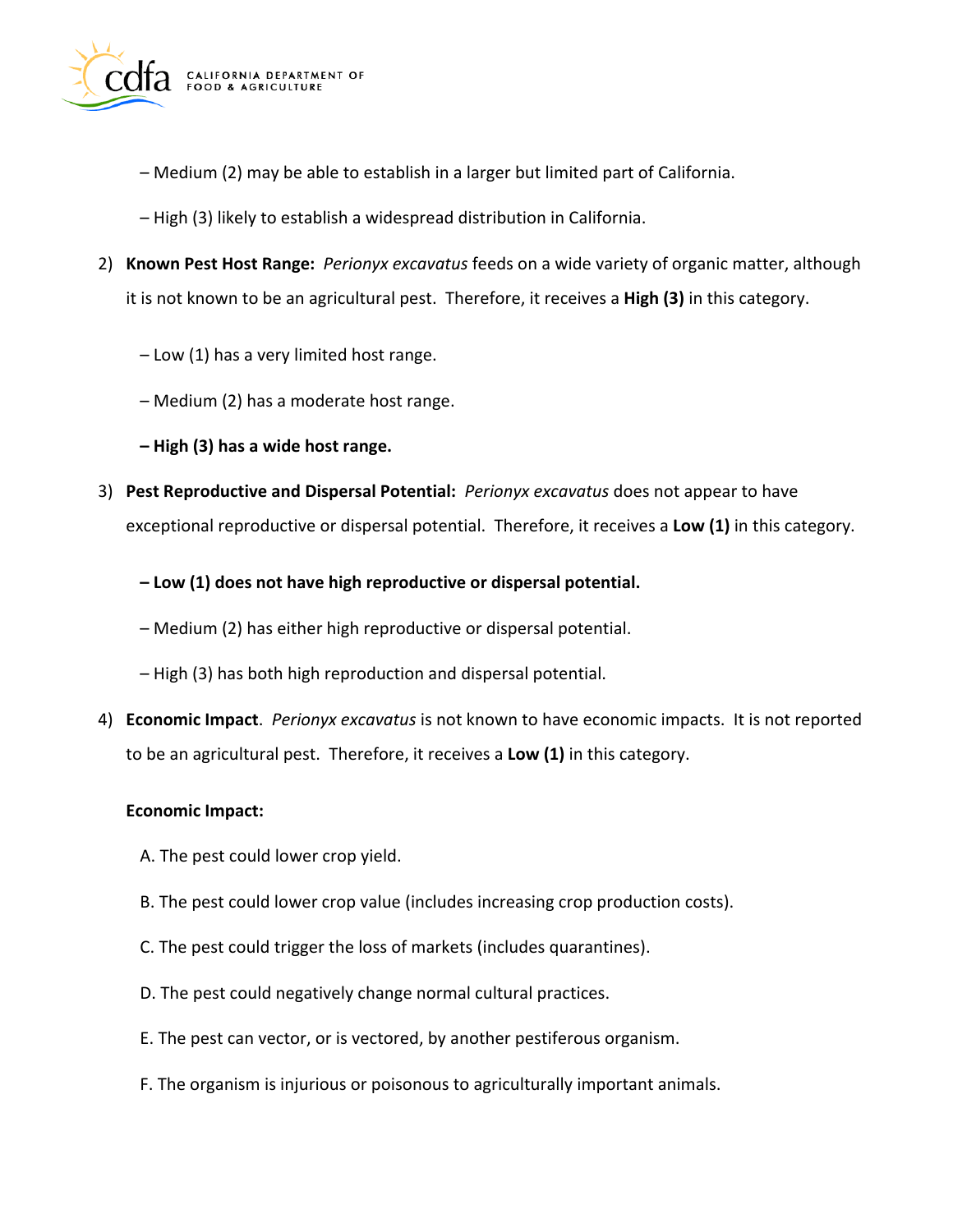

G. The organism can interfere with the delivery or supply of water for agricultural uses.

#### **Economic Impact Score: Low**

**– Low (1) causes 0 or 1 of these impacts.** 

– Medium (2) causes 2 of these impacts.

- High (3) causes 3 or more of these impacts.
- 5) **Environmental Impact**. Earthworms have potential to have ecosystem-level impacts through changing soil structure and nutrient cycling. However, *P. excavatus* is not reported to have caused environmental impacts anywhere and it does not appear likely to become established in the environment in California. Therefore, *P. excavatus* receives a **Low (1)** in this category.

#### **Environmental Impact:**

A. The pest could have a significant environmental impact such as lowering biodiversity, disrupting natural communities, or changing ecosystem processes.

- B. The pest could directly affect threatened or endangered species.
- C. The pest could impact threatened or endangered species by disrupting critical habitats.
- D. The pest could trigger additional official or private treatment programs.

E. The pest significantly impacts cultural practices, home/urban gardening or ornamental plantings.

#### **Environmental Impact Score: Low (1)**

- **Low (1) causes none of the above to occur.**
- Medium (2) causes one of the above to occur.
- High (3) causes two or more of the above to occur.

### **Consequences of Introduction to California for** *Perionyx excavatus***: Low (7)**

Add up the total score and include it here.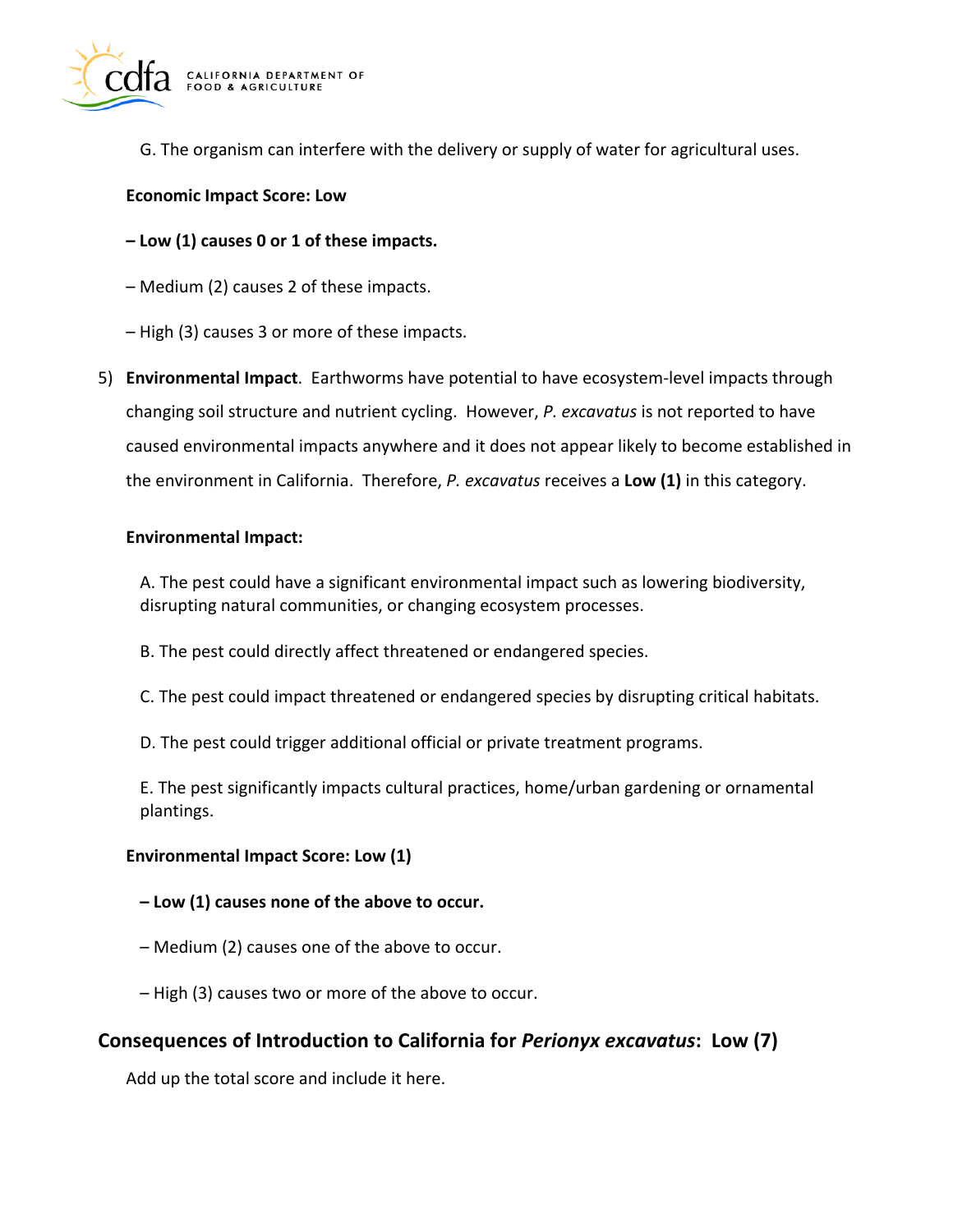

**–Low = 5-8 points** 

–Medium = 9-12 points

 $-High = 13-15$  points

6) **Post Entry Distribution and Survey Information:** *Perionyx excavatus* is not known to be established in California. It receives a **Not established (0)** in this category.

**–Not established (0) Pest never detected in California, or known only from incursions.** 

–Low (-1) Pest has a localized distribution in California, or is established in one suitable climate/host area (region).

–Medium (-2) Pest is widespread in California but not fully established in the endangered area, or pest established in two contiguous suitable climate/host areas.

–High (-3) Pest has fully established in the endangered area, or pest is reported in more than two contiguous or non-contiguous suitable climate/host areas.

### **Final Score:**

7) The final score is the consequences of introduction score minus the post entry distribution and survey information score: Low (7)

## **Uncertainty:**

There is low uncertainty regarding the potential (low) of *P. excavatus* to become widely established in California and its potential (low) to become an agricultural pest in this state even if it was able to become established. If it was able to become established in a limited area, it may have environmental impacts including changes to soil structure, although this has not been reported elsewhere. Lastly, *P. excavatus* may be present in California but not yet detected.

### **Conclusion and Rating Justification:**

*Perionyx excavatus* is a worm of the tropics and subtropics that is not known to have negative economic or environmental impacts anywhere in the world and it appears unlikely to be able to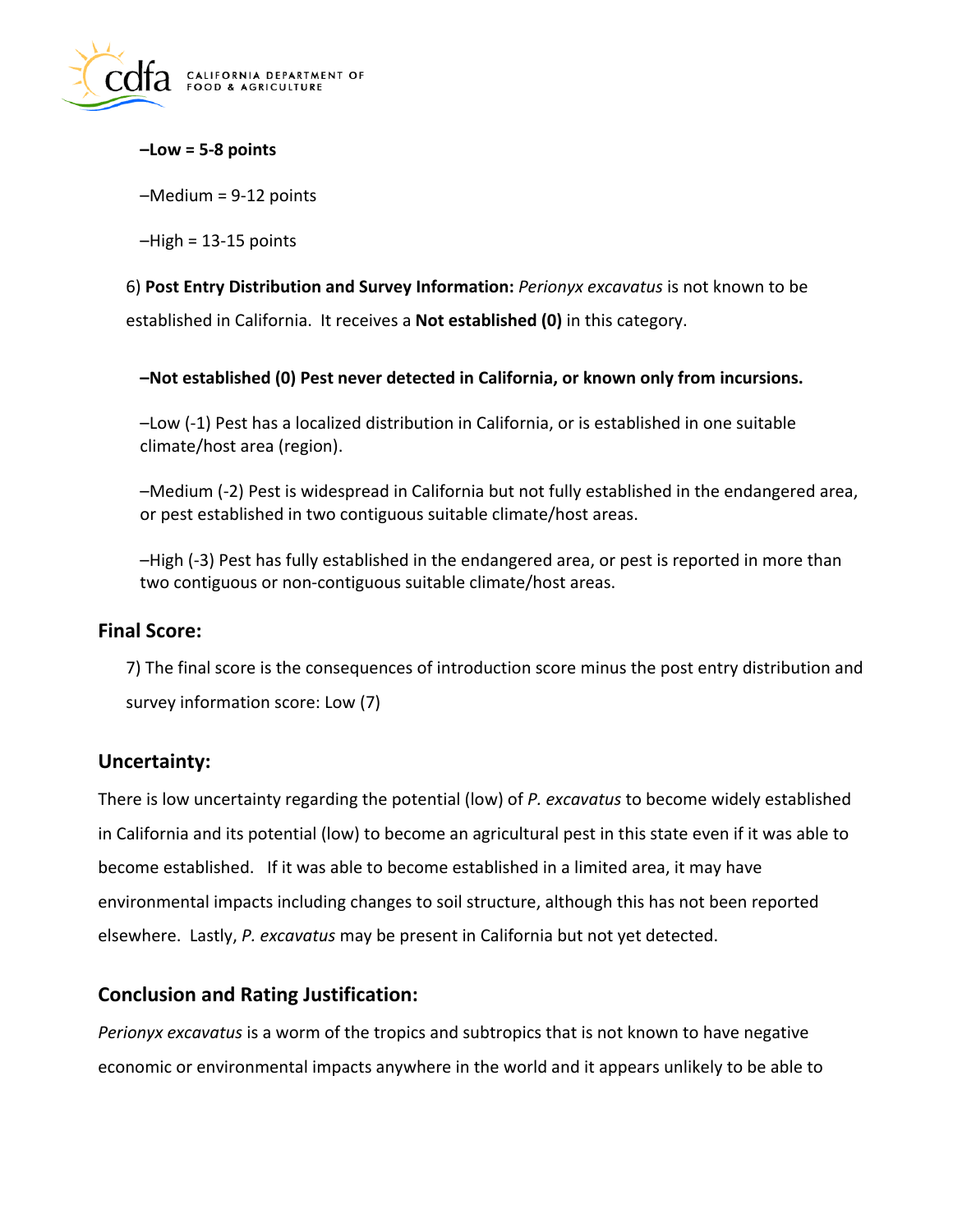

become established in California, except perhaps in a very small area. For these reasons, a "C" rating is justified.

# **References:**

Bae, Y. S., Kim, J., Yi, J., Park, S. C., Lee, H. -Y., and Cho, S. -J. 2020. Characterization of *Perionyx excavatus* development and its head regeneration. Biology 9:1-12.

California Department of Food and Agriculture. Pest and damage record database. Accessed June 16, 2021:

<https://pdr.cdfa.ca.gov/PDR/pdrmainmenu.aspx>

Greiner, H. G., Stonehouse, A. M. T., and Tiegs, S. D. 2011. Cold tolerance among composting earthworm species to evaluate invasion potential. The American Midland Naturalist 166:349-357.

James, S. W. and Hendrix, P. F. 2004. 5. Invasion of exotic earthworms into North America and other regions. pp. 75-88 *in* Edwards, C. A. (ed), Earthworm Ecology. CRC Press, Boca Raton, Florida.

Selden, P., DuPonte, M., Sipes, B., and Dinges, K. 2005. Composting worms for Hawaii. Accessed July 21, 2021:<https://www.ctahr.hawaii.edu/oc/freepubs/pdf/HG-46.pdf>

## **Responsible Party:**

Kyle Beucke, 2800 Gateway Oaks Drive, Suite #200, Sacramento, CA, 95833, 916-698-3034, [permits\[@\]cdfa.ca.gov](https://permits[@]cdfa.ca.gov) 

## **\*Comment Period: 08/24/2021 – 10/08/2021**

### **\*NOTE:**

You must be registered and logged in to post a comment. If you have registered and have not received the registration confirmation, please contact us at [permits\[@\]cdfa.ca.gov](https://permits[@]cdfa.ca.gov).

### **Comment Format:**

 $\clubsuit$  Comments should refer to the appropriate California Pest Rating Proposal Form subsection(s) being commented on, as shown below.

#### **Example Comment:**

Consequences of Introduction: 1. Climate/Host Interaction: [Your comment that relates to "Climate/Host Interaction" here.]

 $\cdot$  Posted comments will not be able to be viewed immediately.